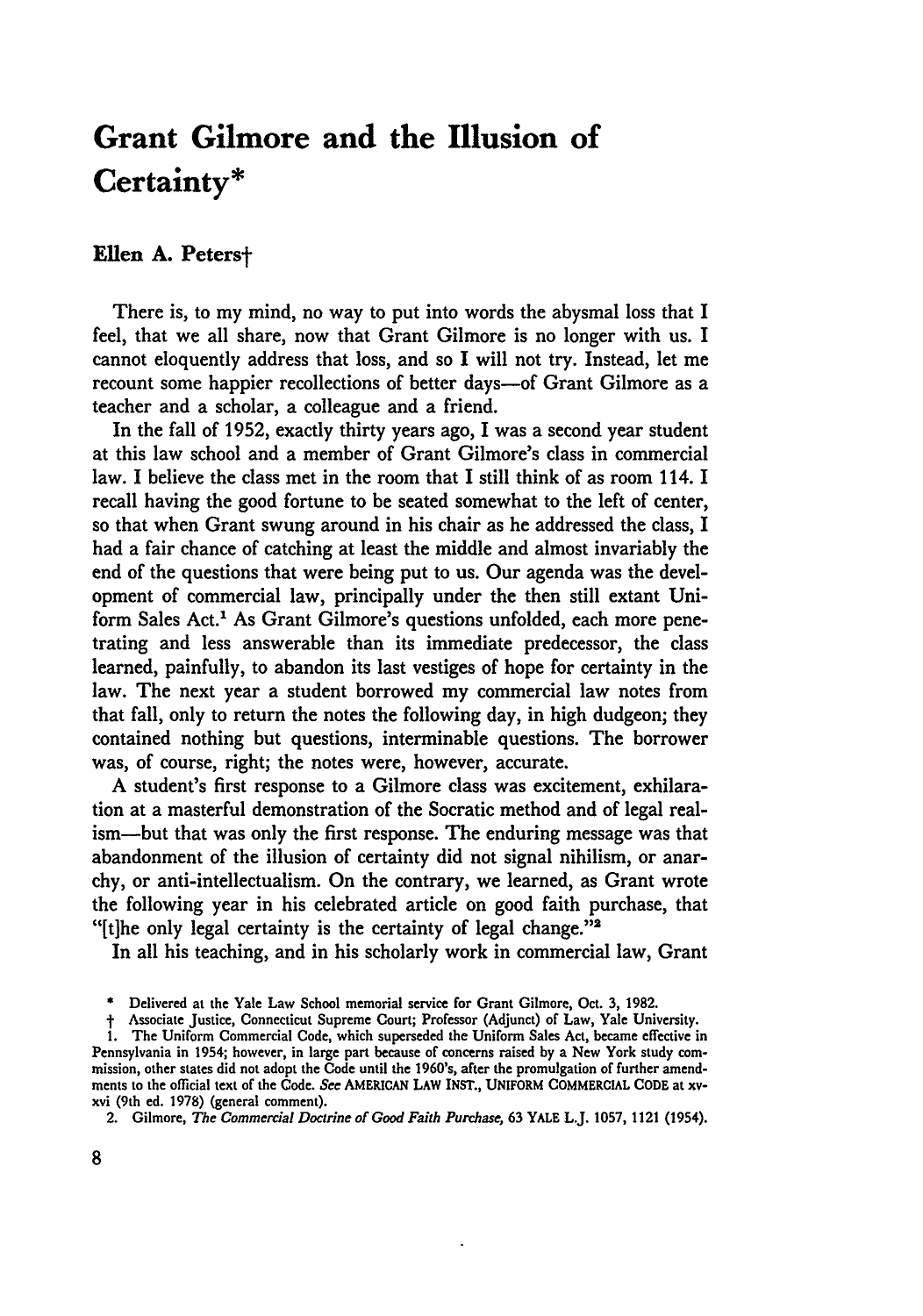Gilmore frequently reverted to this theme, to the illusion of certainty. In the concluding paragraphs of *The Death of Contract* he wrote of the recurrent pressures alternatively to formulate and then to annihilate "neat, tidy, and logical" theories of law.3 In the final chapter of *The Ages of American Law* he described the illusion of certainty as a curse dictated by the fallacious assumption that law is, or could be made into, a science. "If we can rid ourselves," he wrote, "of the illusion that law is some kind of science—natural, social, or pseudo—and of the twin illusion that the purpose of law study is prediction, we shall be better off than we have been for at least a hundred years."4 In his last public statement, the commencement address given last May at the University of Connecticut School of Law, he noted that "if it were possible for judges and legislators to achieve absolute clarity in their opinions and statutes, the process of adjusting our rules to reflect changing circumstances would be even more difficult than it now is."<sup>5</sup> And: "What makes law, its study and practice, qualitatively unlike most other things that human beings do is that we can never **be** sure of anything."8

Grant Gilmore's commitment to the idea that certainty is illusory was not merely a commitment of theory. His writings in commercial law reveal of course a searching mind probing always for flexible solutions to problems perceived to be doctrinally intractable. More importantly, the solutions that seemed acceptable after long and serious study could subsequently be found wanting after further inquiry and further reflection. How few of us, having put pen to paper, retain an open mind! We may talk of "first approximations" and "tentative proposals," but we rarely retain the ability to reexamine our finished manuscripts or our final opinions. Grant could, and did. Nothing was ever intellectually settled. He could never understand the concern that anyone's writing could preempt further effort in the same field, since, in his view, learning could only be enriched **by** further searching dialogue.

In the preface to *Security Interests in Personal Property,7* which he wrote in **1965,** he cheerfully acknowledged that he himself was the draftsman of Article **9** of the Uniform Commercial Code, the shortcomings of which his treatise would frequently lament. It was, he wrote, "a sobering experience for any draftsman to revisit, in later life, the scene of his youthful crimes."<sup>8</sup> Still, in 1965, these so-called youthful crimes were at most on the order of misdemeanors, sins of omission rather than of com-

- **3. G. GILMORE, THE DEATH OF CONTRACT 102 (1974).**
- 4. G. **GILMORE, THE AGES** OF AMERICAN LAW **101** (1977).
- **5.** Gilmore, *What is a Law School?,* **15** CONN. L. REV. 1, 2 **(1982).**

**8.** *1 id.* at x.

<sup>6.</sup> *Id.* at **3.**

**<sup>7.</sup>** G. **GILMORE, SECURITY** INTERESTS **IN** PERSONAL PROPERTY (1965).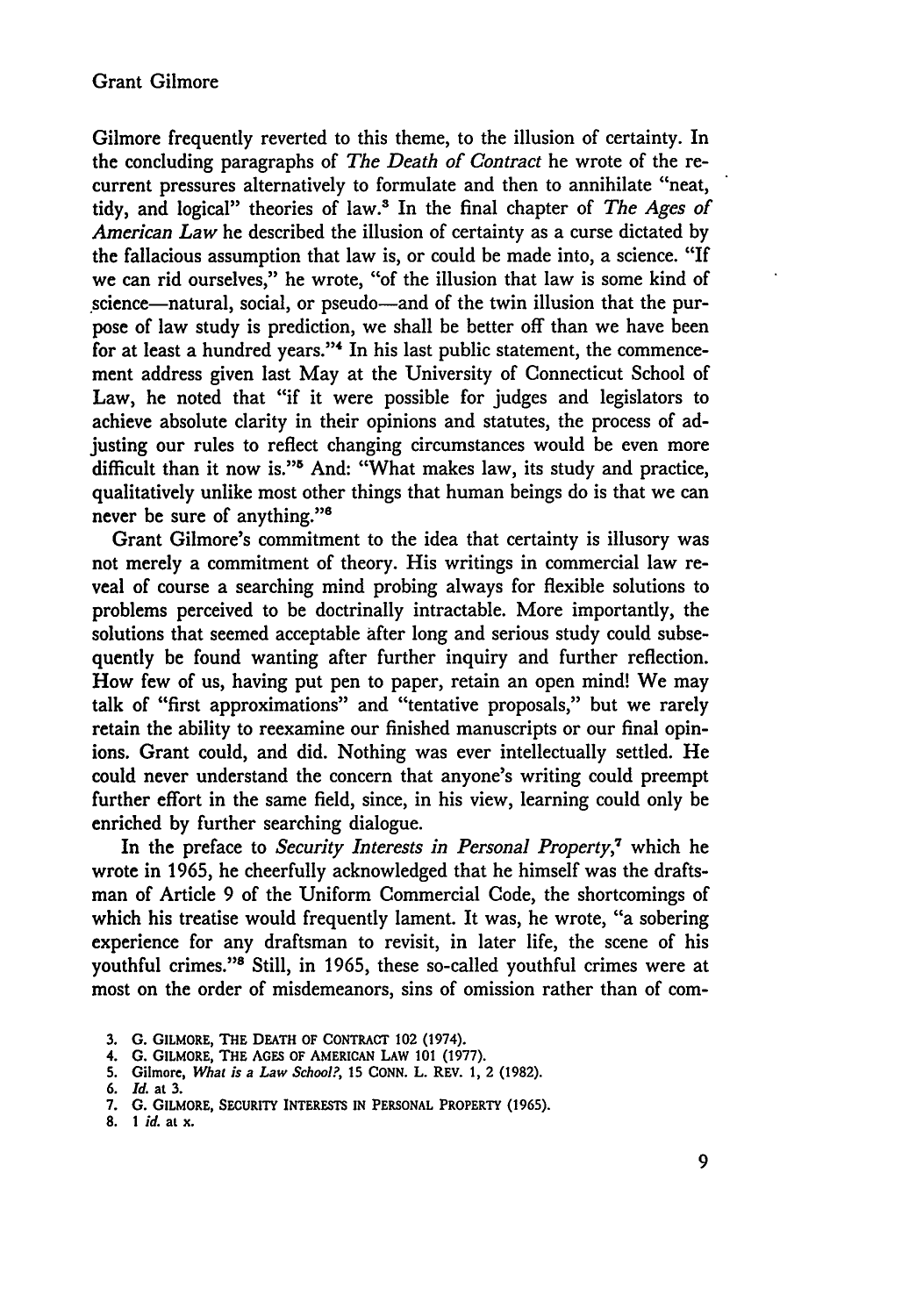mission, largely attributable to the invariable time lag between scholarly drafting and legislative enactment.

In more recent years, Grant's reexamination of his earlier work was more profound and hence more startling. He began to question the wisdom and the methodology of codifying commercial law, despite his earlier advocacy of the Uniform Commercial Code. "Codification," he wrote in 1979, serves principally "to preserve the past, like a fly in amber."9 In his last major article, he trenchantly reviewed the law of good faith purchase, concluding, in 1981, that his own earlier scholarly work and drafting efforts had proceeded from perceptions of commercial reality that had been "in large part (although not entirely) mistaken."10 What he now found, upon reflection, to be the most successful features of the Uniform Commercial Code were the opportunities for maneuver within its confines, opportunities created on the one hand by inadvertent inconsistencies and on the other hand by reliance on overriding principles such as good faith, unconscionability, and commercial reasonableness.<sup>11</sup> No one can harbor the thought that a Code with such virtues will foster mistaken illusions of certainty.

Grant Gilmore's view of certainty as an illusion had an important carryover for his relationships with his colleagues. Unfailingly a kind and responsive critic, he was especially warm in his encouragement of junior colleagues, wherever they might be. He read widely, and not only the *Yale Law Journal* and the *Harvard Law Review,* he generously and enthusiastically supported scholarly enterprise in all its myriad shapes. In my own case, his wise counsel greatly helped to sustain my intellectual endeavors, both in the good days when I had a plausible but often underdeveloped idea for commentary on the Uniform Commercial Code, and in the bad days when I had to accept delay in my promotion to tenure. At that time, when women were a rarity on law faculties, and their need for mentors was as yet unarticulated, Grant's unstinting support provided confidence that success in the academy was possible and assurance that such success was a long term goal worthy of pursuit, no matter what the intermediate obstacles might be.

In recent years, Grant retired to teach at the University of Vermont<sup>12</sup>

12. Upon his retirement, the *Yale Law Journal* dedicated its April **1978** issue to Grant Gilmore.

**<sup>9.</sup>** Gilmore, *Formalism and the Law of Negotiable Instruments,* **13 CREIGHTON** L. REV. 441, 461 (1979).

**<sup>10.</sup>** Gilmore, *The Good Faith Purchase Idea and the Uniform Commercial Code: Confessions of a Repentant Draftsman,* **15 GA.** L. REV. **605, 605 (1981).**

*<sup>11.</sup> Id.* at **628-29. A** similar theme was explored in an article written as part of the *Yale Law Journal* issue that honored Grant Gilmore at the time of his retirement. *See* Jackson **&** Peters, *Quest for Uncertainty: A Proposal for Flexible Resolution of Inherent Conflicts Between Article 2 and Article 9 of the Uniform Commercial Code,* **87** YALE L.J. **907 (1978).**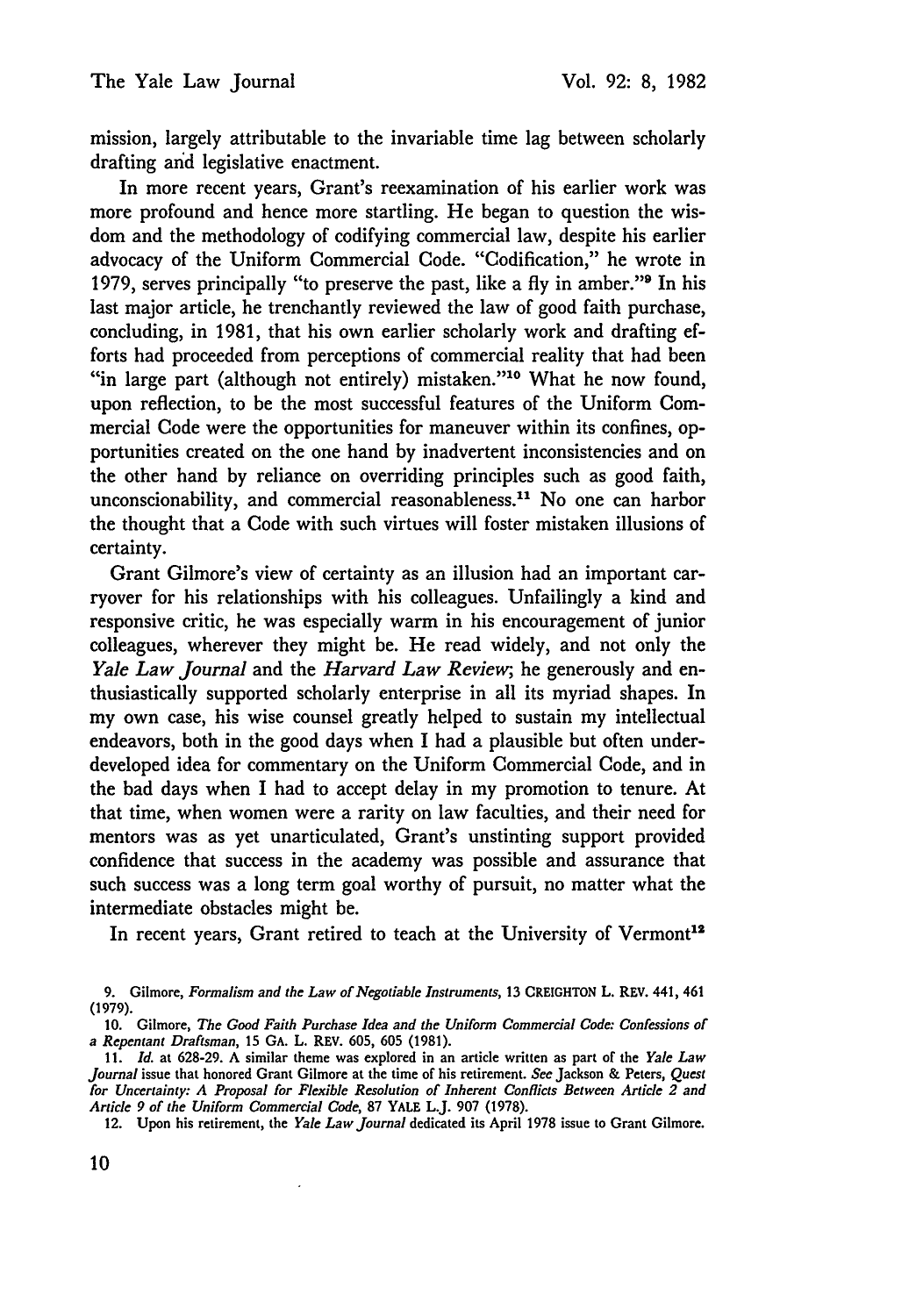## Grant Gilmore

and I went on the bench, so that, unfortunately, our contacts became more intermittent. Let me close with an excerpt from our last exchange of letters, two years ago. I had sent Grant a copy of an opinion I had written for the court in a case involving a reluctant buyer of real property, who, having breached his contract of purchase, sought to recover his down payment.<sup>13</sup> What made the buyer's argument appealing, and persuasive to the trial court, was the fact that, after the buyer's breach, the value of the real estate had soared. The seller, having retained the property, was thus arguably benefitted by the buyer's breach and unjustly enriched by keeping the down payment in addition. We rejected this appealing argument, reasoning that the buyer was imposing the wrong time frame on the measurement of benefit: since the seller's injury arose at the time of the buyer's breach, so his benefit had to be measured at that same time. Grant wrote back, after noting how fascinating a problem the case had presented: "I appreciate the logic of your position. And yet I wonder whether the trial judge may not have blundered into a sort of truth (judicial ignorance is the greatest of law reformers). No doubt the economists would have an answer ready-made." I shall always treasure the comment as quintessentially Grant's, and I still wonder which answer is right.

There is no one else with whom I can hope to have such an exchange in the future. But Grant's memory serves as a constant reminder to guard against the illusion of certainty, to avoid, as misleading and wrong, any attempt to describe the broad exercise of judgment in abstract generalizations borrowed from the terminology of formal logic<sup>14</sup> or of economic theory. It is a memory to be cherished.

<sup>13.</sup> Vines v. Orchard Hills, Inc., 181 Conn. 501, 435 A.2d 1022 (1980).

<sup>14.</sup> *See* United States v. Nelson, 419 F.2d 1237, 1245 (9th Cir. 1969).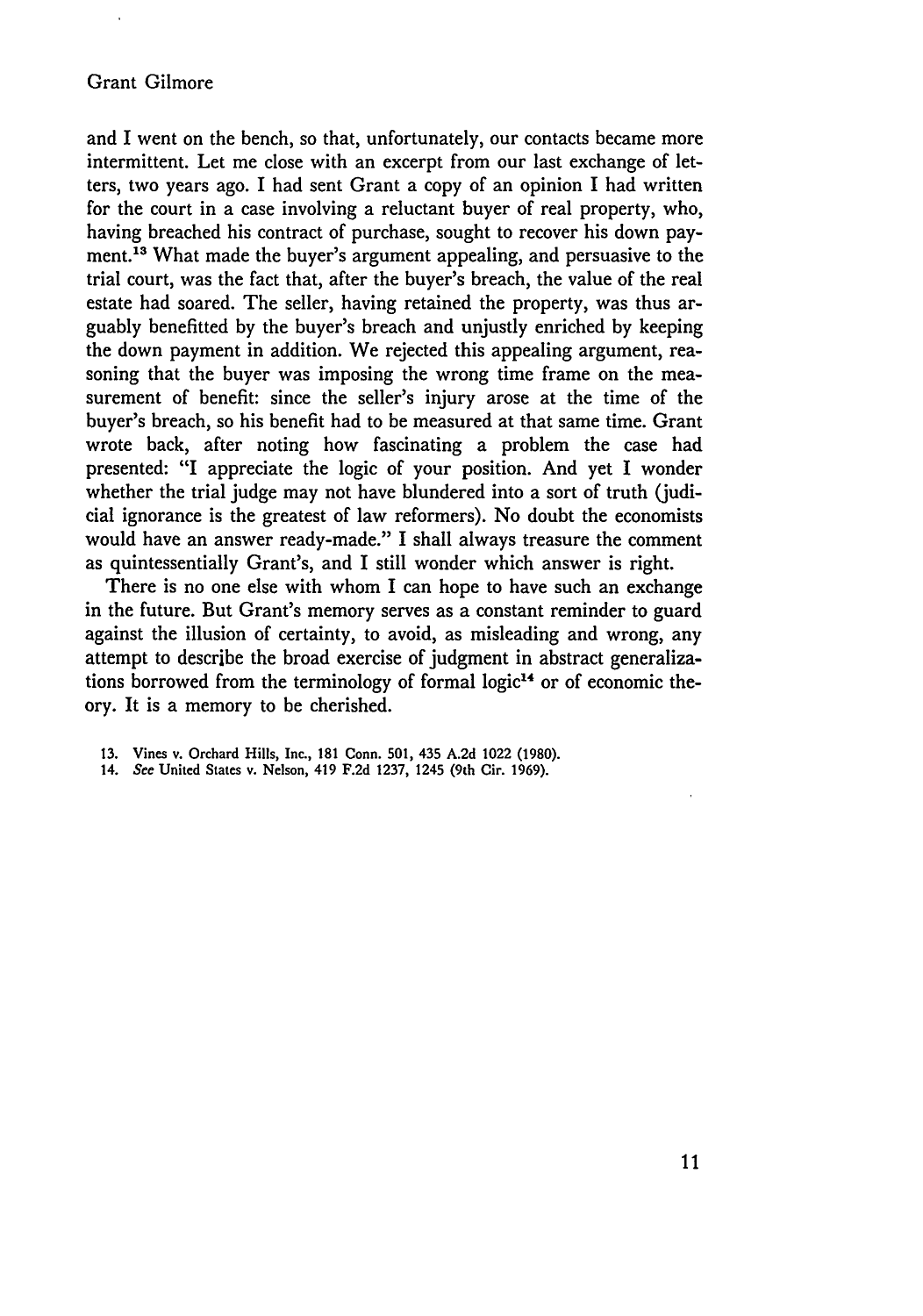### WRITINGS OF GRANT GILMORE

#### **STATUTES**

National Bankruptcy Conference, Report of the Committee on Coordination of the Bankruptcy Act and the Uniform

Commercial Code (1970), *reprinted in* **HOUSE** COMM. ON THE JUDICIARY, BANKRUPTCY LAW **REVI.** SION, H.R. REP. NO.

**595,** 95th Cong., 1st Sess. 204 (1977) (with others).

American Law Institute & National Conference of Commissioners on Uniform State Laws, Uniform Commercial Code, Article **9** (various drafts, beginning with 1948) (with others).

#### BOOKS

THE **AGES** OF AMERICAN LAW (1977).

THE LAW OF ADMIRALTY **(2d** ed. **1975)** (with **C.** BLACK).

THE DEATH OF CONTRACT (1974).

CONTRACTS: **CASES** AND MATERIALS (2d ed. 1970) (with F. KESSLER).

SECURITY INTERESTS **IN** PERSONAL PROPERTY 2 vols. **(1965).**

THE **LAW** OF ADMIRALTY (1st **ed.** 1957) (with **C.** BLACK).

Teacher's Manual, Contracts: Cases and Materials (1972) (unpublished) (with F. Kessler).

- Commercial Transactions: Cases and Materials on Contracts Concerning Land, Chattels, and Intangibles (1962) (unpublished) (with **E.** Peters).
- Outlines of Lectures on Uniform Commercial Code (1961) (State Bar Ass'n of Conn.) (with **E.** Peters, **C.** Scanlon & W. Starr).

Commercial Law Lectures (1958) (unpublished).

Cases and Materials on Contracts of Sale (1950) (unpublished) (with A. Mueller).

Materials for French Comparative Law (1947) (unpublished) (with M. Letulle).

Stéphane Mallarmé: A Biography and an Interpretation (1936) (unpublished doctoral dissertation, Yale University).

### ARTICLES

*Introduction to Havighurst's Limitations Upon Freedom of Contract,* 1979 ARIZ. **ST.** L.J. 165.

- *Commercial Law in the United States: Its Codification and Other Misadventures,* in **ASPECTS** OF COMPARATIVE COMMERCIAL LAW: **SALES, CONSUMER** CREDIT, **AND SECURED** TRANSACTION 449 **(J.** Ziegel & W. Foster eds. 1969).
- *A Look at the Work of the Article 9 Review Committee: A Panel Discussion,* **26 BUS.** LAW. **307 (1970)** (with Braucher, Coogan, Davenport **&** Kripke).
- *Secured Transactions-The Uniform Commercial Code,* 2 **BUS.** L. REV. **152 (1955).**

*American Chattel Security Devices,* 2 **BUS.** L. REV. **65 (1955).**

*Article 9 of the Uniform Commercial Code-Part V,* **7 CONF.** PERS. **FIN. L.Q.** REP. 4 **(1952).**

*What is a Law School?,* **15 CONN.** L. REV. **1 (1982).**

- *Formalism and the Law of Negotiable Instruments,* **13 CREIGHTON** L. REV. 441 **(1979).**
- *The Good Faith Purchase Idea and the Uniform Commercial Code: Confessions of a Repentant Draftsman,* **15 GA.** L. REV. **605 (1981).**

*The Purchase Money Priority,* **76** HARV. L. REV. **1333 (1963).**

*Law, Logic and Experience,* **3** HOW. L.J. **26 (1957).**

*The Secured Transactions Article of the Commercial Code,* **16** LAW **& CONTEMP.** PROBS. **27 (1951).**

*Article 9: What It Does Not Do for the Future,* **26 LA.** L. REV. **300 (1966).**

*Article 9: What It Does for the Past,* **26 LA.** L. REV. **285 (1966).**

*Panel Discussion on Secured Transactions,* **39** MISS. L.J. **217 (1968)** (with Coogan, Braucher, Cohen **&** Stengel).

*Recent Developments in the Law of Limitation of Liability,* in OIL **AND GAS OPERATIONS: LEGAL CONSIDERATIONS IN** THE **TIDELANDS AND ON LAND 673** (R. Slovenko ed. **1963).**

*Dedication to Professor Homer Kripke,* **56 N.Y.U.** L. REV. **1 (1981)** (with Redlich, Slain **&** Felsenfeld).

*Security Law, Formalism and Article 9,* **22** PROC. **MISS.** L. INST. 341 **(1967),** *reprinted in* 47 **NEB.** L. REV. **659 (1968).**